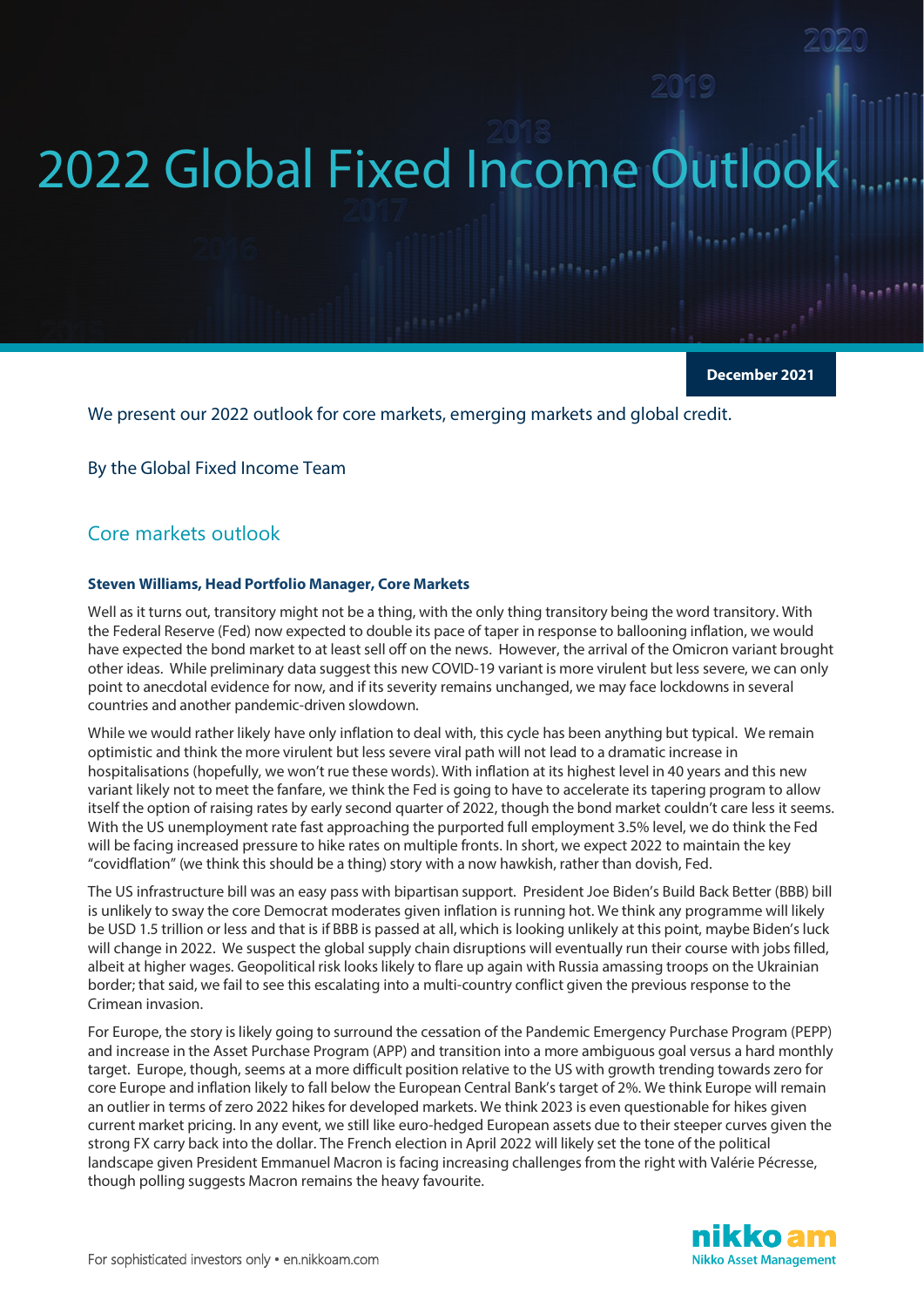Lastly, in 2021 we saw a greater interest among numerous stakeholders in addressing climate change. Appetite for green bonds, in particular, is mobilising increased capital markets investment to meet climate goals and environmental protection. The success of these instruments reflects the fact that investors are increasingly conscious of the environmental consequences of the decisions that companies and governments make and are ready to exchange financial performance with the assurance of a more sustainable world. We believe that in 2022 more issuers will come to market especially in the US (Mortgages, Loans and Municipals). It might be too early for 2022, but we believe that a Green T-Bill is certainly on the radar for the US Treasury. This would be a true landmark event for the asset class and we look forward to seeing how this progresses in 2022.

## Emerging markets outlook

## **Raphael Marechal, Head Portfolio Manager, Emerging Markets**

## **Search for yields to lead to EM in 2022**

Despite the positive sentiment associated with the COVID-19 vaccination campaign, increased mobility, and the promise of a progressive return to fully functioning economies, emerging market (EM) fixed income has fared poorly in 2021. At the time of writing, JPMorgan's index tracking debt issued in local currency is down close to 10% for the year to date in US dollar terms, the main reason being the poor performance of emerging market currencies versus the dollar. External debt indices, both sovereign and corporate, also failed to impress, with a fall in prices offsetting the generous interest payments investors earn from holding the bonds.

However, at the start of 2021, the growth outlook had benefited from massive base effects, rebuilding of inventories and a resumption of domestic demand. It rapidly became clear that there was a mismatch between the size of the global monetary and fiscal stimuli and production capacity, leading to price pressures, aggravated by disruptions in the supply chain.

Facing elevated inflation and the threat of a stronger dollar due to an imminent asset purchase tapering by the Fed, several EM countries decided to embark on a proactive tightening of monetary policy, well before developed economies. Those who did the most to stay ahead of price pressures were clearly rewarded by currency outperformance. At the other end of the spectrum, the Turkish lira was one of the worst performers, pressured by President Recep Tayyip Erdogan's demands for lower borrowing costs, despite Turkey's rampant inflation. Monetary policy divergence was a key theme for us throughout 2021, creating many alpha opportunities and dispersion in rates and FX.

Another key theme during 2021 was the political shift taking place in Latin America. After a few years of conservative right-wing leadership, most countries in the region are now contemplating a change. The reasons for this are numerous: discontent with economic performance, rising inequalities, mishandling of the COVID-19 crisis and a return to fiscal austerity after the largesse experienced during the lockdowns. Peru initiated the change when Pedro Castillo was finally confirmed as president-elect, after being cleared of fraud allegations. Similarly, we could see another leftist, Gabriel Boric, win the runoff vote in the Chile presidential elections in mid-December, although his lead is narrowing. Colombia's conservatives are also under pressure ahead of a 2022 vote after their highly unpopular tax reform. Brazil is also facing an election in 2022, with a galvanized left looking to replace right-wing President Jair Bolsonaro. Indeed, former Brazilian president Luiz Inacio Lula da Silva is energised by the wind of change blowing across Latin America and is already preparing for a potential return to the driver's seat.

## **Outlook**

2022 may continue to prove challenging for EM asset returns as growth could moderate and with the Fed expected to start its hiking cycle. Growth is expected to remain above trend, though perhaps not as robust as it was at the start of the cycle in 2021, driven by strong base effects following the re-opening of economies. With the Fed likely to be less accommodative, emerging market currencies may continue to face headwinds, at least during the first half of 2022, and a careful selection based on country specifics will continue to prevail over market momentum.

Perhaps more interesting in the short term will be emerging market rates. They have already moved significantly higher in 2021 and, given that hiking cycles are already well underway in several emerging economies, they could prove to be a pillar of strength for local debt at the start of 2022, before currencies are able to strengthen against the dollar later on in the year. At this stage, emerging market central banks have essentially removed all of the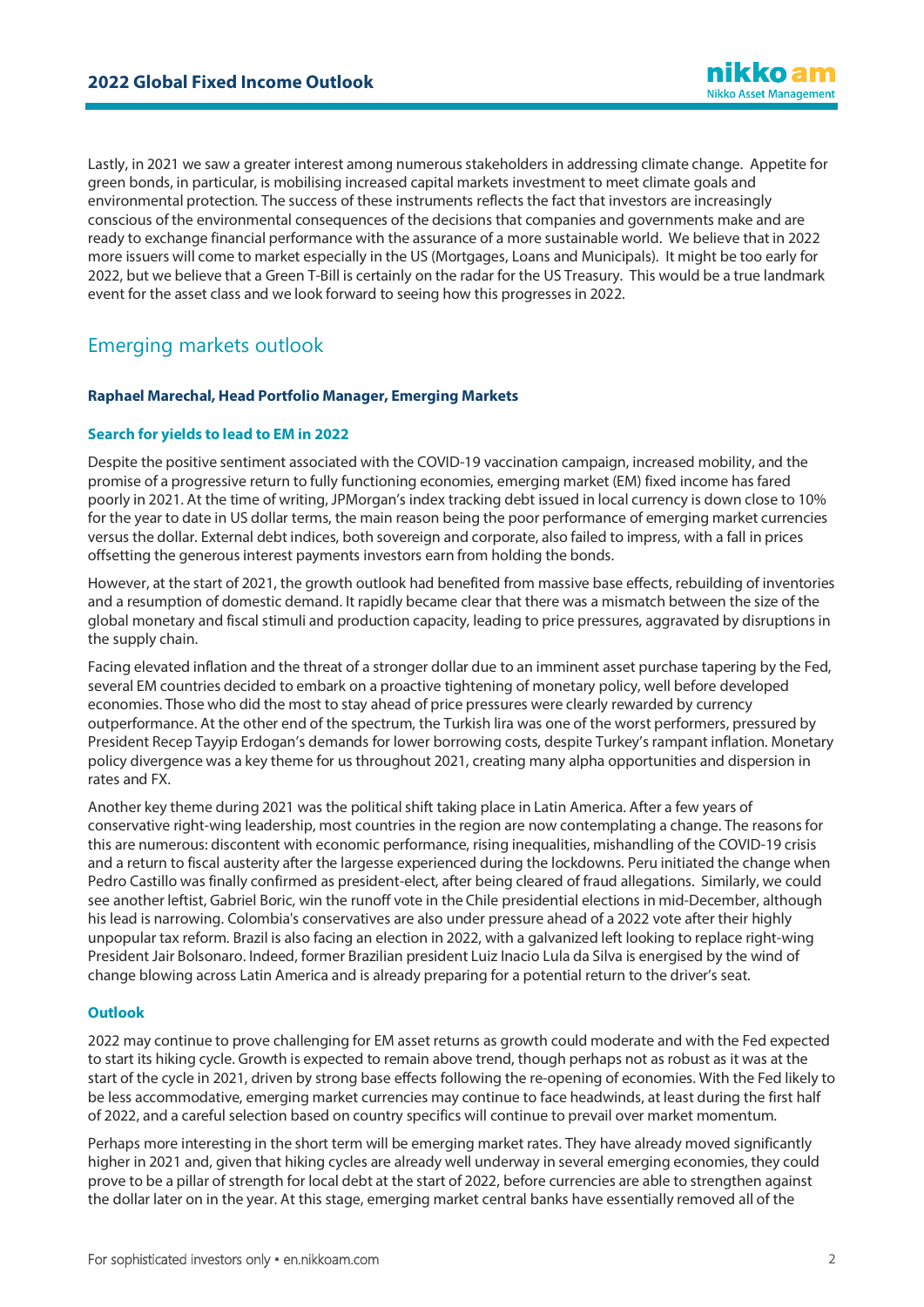COVID-19 emergency easing during the course of 2021. There will be additional tightening next year as restoring positive real yields will be key to currency stability and will provide an extra insurance against the Fed's moves. Nonetheless, as we approach the end of this tightening cycle, we expect opportunities to increase duration in many emerging economies to become increasingly obvious as the end of Q1 2022 comes into view. Some emerging market rate curves are already inverted—a testimony of well anchored long-term inflation expectations and very prudent central banks.

In addition, let us not forget that base effects in food and energy are likely to exert a drag on inflation pressures during 2022. If we also factor in a progressive lifting of COVID-19 restrictions, an easing of labour force shortages and supply bottlenecks, we conclude that positive surprises on inflation are very likely during 2022. Finally, concerning timing, previous episodes of Fed hiking cycles have shown that emerging market local rates have tended to rise when Fed hikes are priced but begin to fall on their actual delivery. However, the dollar tends to remain strong as hikes are delivered, making emerging currencies a good investment proposition later in 2022.

Concerning emerging markets external debt, the mid-cycle environment is not as disruptive even with Fed tightening, given the constructive backdrop for growth and current accounts. Current accounts are expected to marginally deteriorate as they converge back toward their pre-pandemic levels. This is mainly due to a marginally less favourable terms of trade for commodity exporters and a recovery in emerging market domestic demand.

## **Risks**

An obvious risk to the outlook is the emergence of new COVID-19 variants with the ability to get around vaccine defences. This risk is well known, though, and shouldn't have the same surprise and disruptive effect as the virus variants early on in the pandemic. Similarly, many market participants appear afraid of the taper tantrum being replayed. Again, this is unlikely, in our view, because the Fed has been very careful not to take investors by surprise. Moreover, many emerging economies have carefully built up buffers in the form of foreign exchange reserves and more resilient debt profiles, with less reliance on foreign currency debt or short-term borrowing. Concerning growth, the main challenge could come from a disorderly rebalancing of the Chinese economy and/or domestic policy mistakes in the form of a premature withdrawal of fiscal and/or monetary policy support. Again, the RRR cut at the start of December reminds us that the Chinese authorities are pragmatic and that they are ready to make a pause, if needed, on the path toward "common prosperity".

With deeply negative real yields (sometimes even negative nominal yields) in developed economies, foreign investors will continue to look for assets with attractive valuations; we believe they will have little other choice but to continue increasing their allocation to EM debt.

## Global credit outlook

## **Holger Mertens, Head Portfolio Manager, Global Credit**

## **Looking back on 2021**

Tight valuations have been a popular topic for global credit markets recently. After multiple years of relentless spread tightening, the credit market now looks expensive. Nevertheless, as we look back on 2021, we see that the valuation situation once again didn't stop the credit markets from outperforming most developed government bond markets. Even the resurgence of COVID-19 in the form of the Delta variant and skyrocketing inflation numbers failed to push the global credit market out of its narrow trading range. After successfully passing these two challenges in 2021, we expect the market to remain rangebound and again outperform government bonds in 2022. Potential risk scenarios include policy errors by global central banks followed by more aggressive monetary tightening and a significant resurgence in COVID-19 cases over the coming months. We might experience some spread widening if either of these situations materialise, but we also expect strong technical factors to push spreads back into their narrow trading range. Regarding the technical situation, we see the lack of yields in fixed income markets as a major driver for fund flows into the global credit market. In particular, US credit still offers attractive income which cannot be found in the government bond markets, and Asian credit may also retrieve some its losses from 2021.

However, after 2021, during which "Beta" was the driver of performance and global central banks pushed up the entire credit market, we expect 2022 to test the skills of investment managers in finding the right opportunities.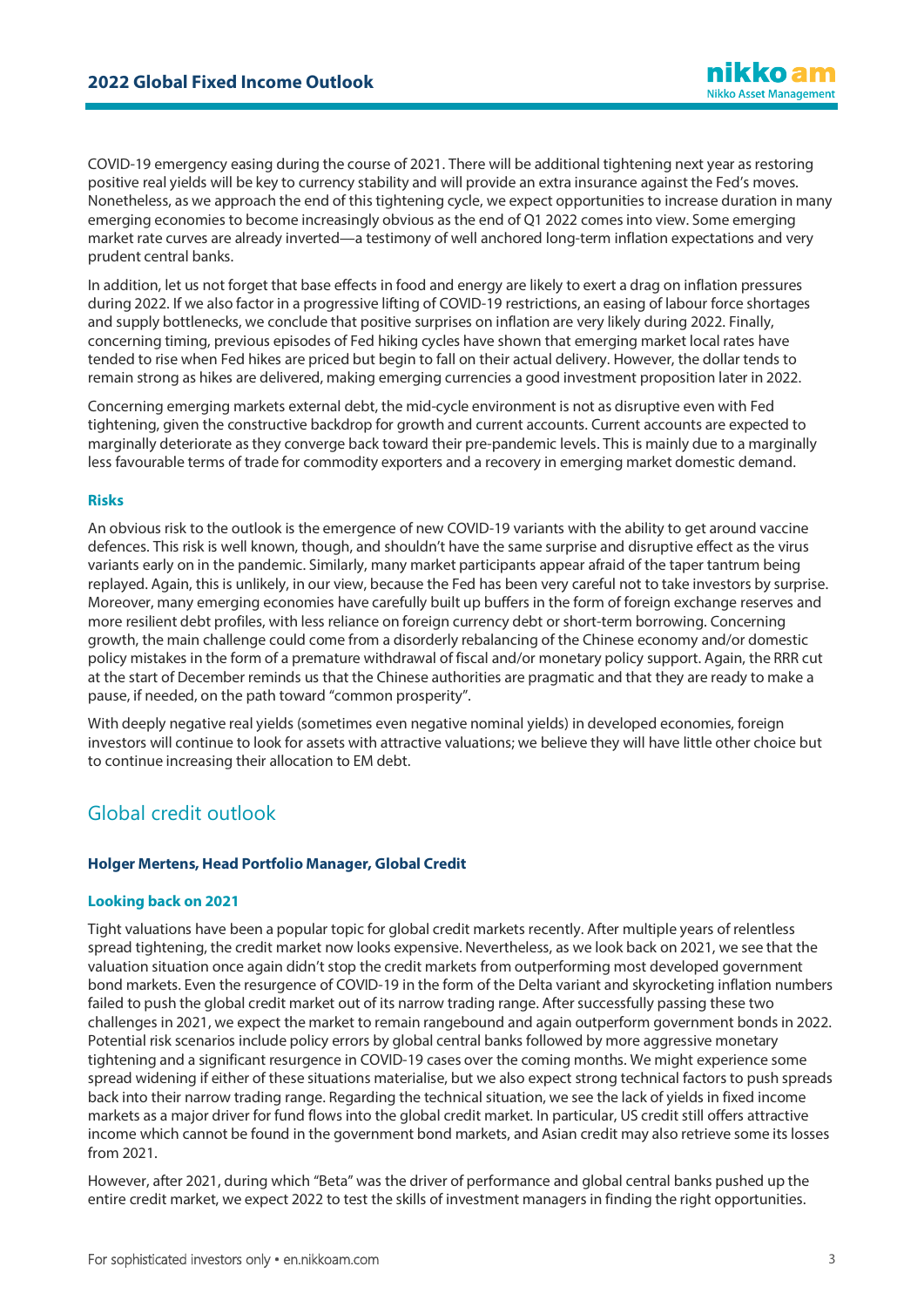

For 2022, we will make full use of our quantitative and qualitative skill sets to build our portfolio around four key investment themes.

## **Four themes for 2022**

## **1. BB-rated credits**

The team currently prefers BB-rated credits over AA/A-rated credits. Already in the last couple of months, we have seen a group of credits being upgraded from BB into the investment grade market, with one of the most prominent examples being US streaming platform Netflix. We expect this trend to continue; as such, 2022 could become the year of upgrades with issuers' credit matrices fully recovering from the pandemic. For higher rated companies, the prospects could be much gloomier. A global push for higher corporate tax rates is increasing the costs to maintain an A or AA rating and we expect a growing number of companies to opt for a more cost-efficient BBB rating.

## **2. ESG**

While we expect ESG to be a strong performance driver, ESG means more to us than just chasing green bonds. We implement ideas only if we expect them to provide our performance with a meaningful advantage. For example, in 2021 we saw some Real Estate sector bonds experiencing double-digit declines in prices due to poor corporate governance. Avoiding such situations supports stable results and highlights how ESG, in particular good corporate governance, matters.

## **3. Small or even negative correlations**

The portfolio management team is constantly searching for ideas where the correlation of performance outcomes is small, or even negatively correlated, to the rest of our portfolio. An example is China's policy banks: their total returns have very little correlation with the rest of the portfolio. Recently, China's policy banks delivered positive total returns while inflation angst drove most developed markets into negative returns.

## **4. China offshore credit market**

We expect investment opportunities to arise again in the Chinese offshore credit market (which was subject to a sell-off in 2021) given their attractive valuation levels. While spread diversion in most credit markets is low and therefore bond picking is difficult, the situation in China is different. The recent sell-off has opened an interesting opportunity for experienced credit analysts to be rewarded for in-depth credit research.

In addition to our four investment themes, other factors are crucial as well, such as portfolio construction. It is important not just to generate ideas, but to effectively factor them in to the portfolio. We aim to spread ourselves equally across our themes and refrain from concentrating on just one or two. This strategy has stabilised our alpha generation over the last few years. Furthermore, using the most liquid instruments in the credit market, including CDS indices, has enabled us to change our portfolio positions—even during periods of high volatility when liquidity normally dries up.

We expect the combination of well-researched investment ideas and systematic portfolio construction to benefit the Global Credit Strategy in 2022.

*Reference to individual stocks is for illustration purpose only and does not guarantee their continued inclusion in the strategy's portfolio, nor constitute a recommendation to buy or sell.*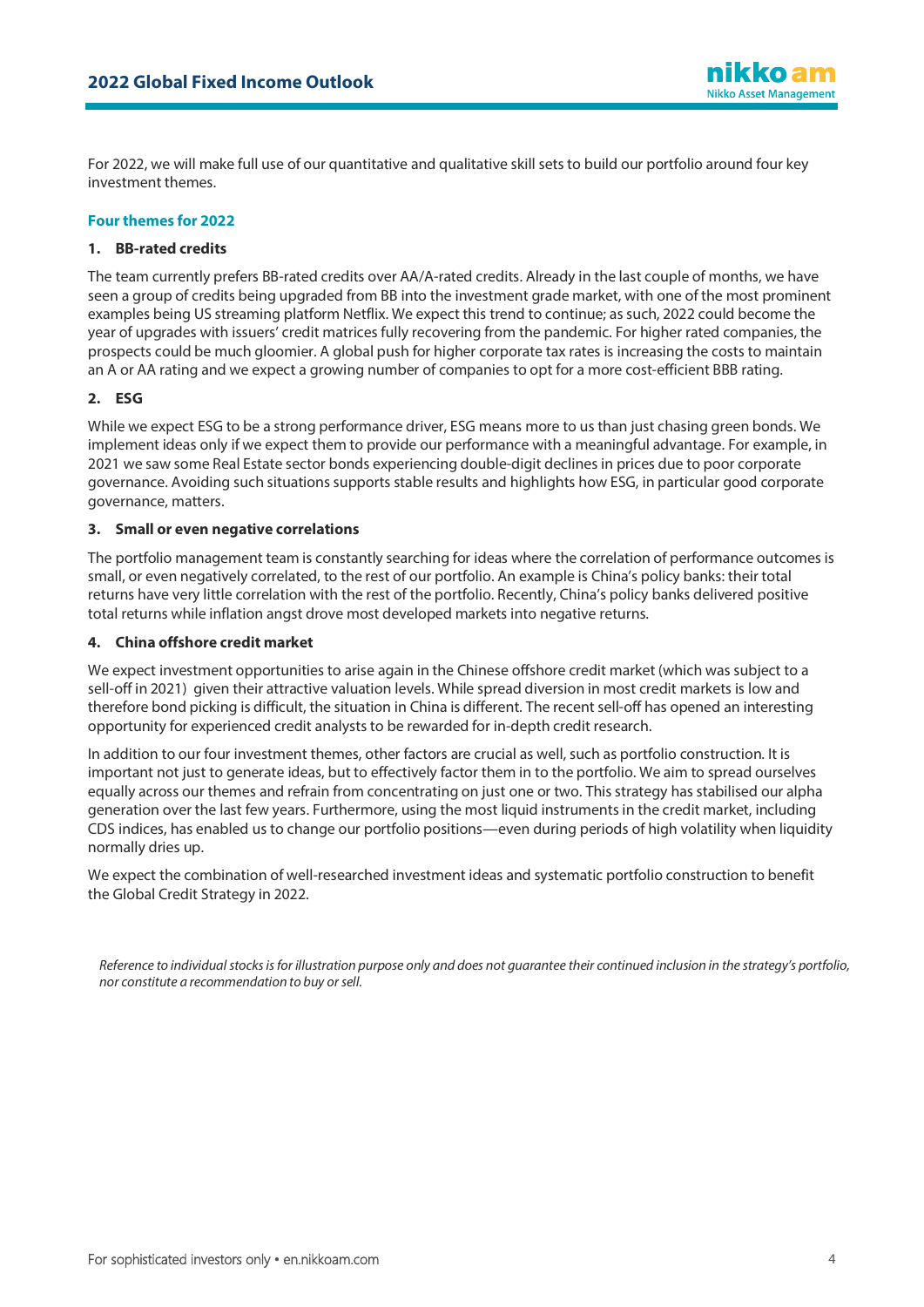Important information: This document is prepared by Nikko Asset Management Co., Ltd. and/or its affiliates (Nikko AM) and is for distribution only under such circumstances as may be permitted by applicable laws. This document does not constitute personal investment advice or a personal recommendation and it does not consider in any way the objectives, financial situation or needs of any recipients. All recipients are recommended to consult with their independent tax, financial and legal advisers prior to any investment.

This document is for information purposes only and is not intended to be an offer, or a solicitation of an offer, to buy or sell any investments or participate in any trading strategy. Moreover, the information in this document will not affect Nikko AM's investment strategy in any way. The information and opinions in this document have been derived from or reached from sources believed in good faith to be reliable but have not been independently verified. Nikko AM makes no guarantee, representation or warranty, express or implied, and accepts no responsibility or liability for the accuracy or completeness of this document. No reliance should be placed on any assumptions, forecasts, projections, estimates or prospects contained within this document. This document should not be regarded by recipients as a substitute for the exercise of their own judgment. Opinions stated in this document may change without notice.

In any investment, past performance is neither an indication nor guarantee of future performance and a loss of capital may occur. Estimates of future performance are based on assumptions that may not be realised. Investors should be able to withstand the loss of any principal investment. The mention of individual securities, sectors, regions or countries within this document does not imply a recommendation to buy or sell.

Nikko AM accepts no liability whatsoever for any loss or damage of any kind arising out of the use of all or any part of this document, provided that nothing herein excludes or restricts any liability of Nikko AM under applicable regulatory rules or requirements.

All information contained in this document is solely for the attention and use of the intended recipients. Any use beyond that intended by Nikko AM is strictly prohibited.

Japan: The information contained in this document pertaining specifically to the investment products is not directed at persons in Japan nor is it intended for distribution to persons in Japan. Registration Number: Director of the Kanto Local Finance Bureau (Financial Instruments firms) No. 368 Member Associations: The Investment Trusts Association, Japan/Japan Investment Advisers Association.

United Kingdom and rest of Europe: This document is communicated by Nikko Asset Management Europe Ltd, which is authorised and regulated in the United Kingdom by the Financial Conduct Authority (the FCA) (FRN 122084). This document constitutes a financial promotion for the purposes of the Financial Services and Markets Act 2000 (as amended) (FSMA) and the rules of the FCA in the United Kingdom, and is directed at professional clients as defined in the FCA Handbook of Rules and Guidance.

United States: This document may not be duplicated, quoted, discussed or otherwise shared without prior consent. Any offering or distribution of a Fund in the United States may only be conducted via a licensed and registered broker-dealer or a duly qualified entity. Nikko Asset Management Americas, Inc. is a United States Registered Investment Adviser.

Singapore: This document is for information to institutional investors as defined in the Securities and Futures Act (Chapter 289), and intermediaries only. Nikko Asset Management Asia Limited (Co. Reg. No. 198202562H) is regulated by the Monetary Authority of Singapore.

Hong Kong: This document is for information to professional investors as defined in the Securities and Futures Ordinance, and intermediaries only. The contents of this document have not been reviewed by the Securities and Futures Commission or any regulatory authority in Hong Kong. Nikko Asset Management Hong Kong Limited is a licensed corporation in Hong Kong.

New Zealand: This document is issued in New Zealand by Nikko Asset Management New Zealand Limited (Company No. 606057, FSP22562). It is for the use of wholesale clients, researchers, licensed financial advisers and their authorised representatives only.

Kingdom of Bahrain: The document has not been approved by the Central Bank of Bahrain which takes no responsibility for its contents. No offer to the public to purchase the Strategy will be made in the Kingdom of Bahrain and this document is intended to be read by the addressee only and must not be passed to, issued to, or shown to the public generally.

Kuwait: This document is not for general circulation to the public in Kuwait. The Strategy has not been licensed for offering in Kuwait by the Kuwaiti Capital Markets Authority or any other relevant Kuwaiti government agency. The offering of the Strategy in Kuwait on the basis a private placement or public offering is, therefore, restricted in accordance with Decree Law No. 7 of 2010 and the bylaws thereto (as amended). No private or public offering of the Strategy is being made in Kuwait, and no agreement relating to the sale of the Strategy will be concluded in Kuwait. No marketing or solicitation or inducement activities are being used to offer or market the Strategy in Kuwait.

Kingdom of Saudi Arabia: This document is communicated by Nikko Asset Management Europe Ltd (Nikko AME), which is authorised and regulated by the Financial Services and Markets Act 2000 (as amended) (FSMA) and the rules of the Financial Conduct Authority (the FCA) in the United Kingdom (the FCA Rules). This document should not be reproduced, redistributed, or sent directly or indirectly to any other party or published in full or in part for any purpose whatsoever without a prior written permission from Nikko AME.

This document does not constitute investment advice or a personal recommendation and does not consider in any way the suitability or appropriateness of the subject matter for the individual circumstances of any recipient. In providing a person with this document, Nikko AME is not treating that person as a client for the purposes of the FCA Rules other than those relating to financial promotion and that person will not therefore benefit from any protections that would be available to such clients.

Nikko AME and its associates and/or its or their officers, directors or employees may have or have had positions or material interests, may at any time make purchases and/or sales as principal or agent, may provide or have provided corporate finance services to issuers or may provide or have provided significant advice or investment services in any investments referred to in this document or in related investments. Relevant confidential information, if any, known within any company in the Nikko AM group or Sumitomo Mitsui Trust Holdings group and not available to